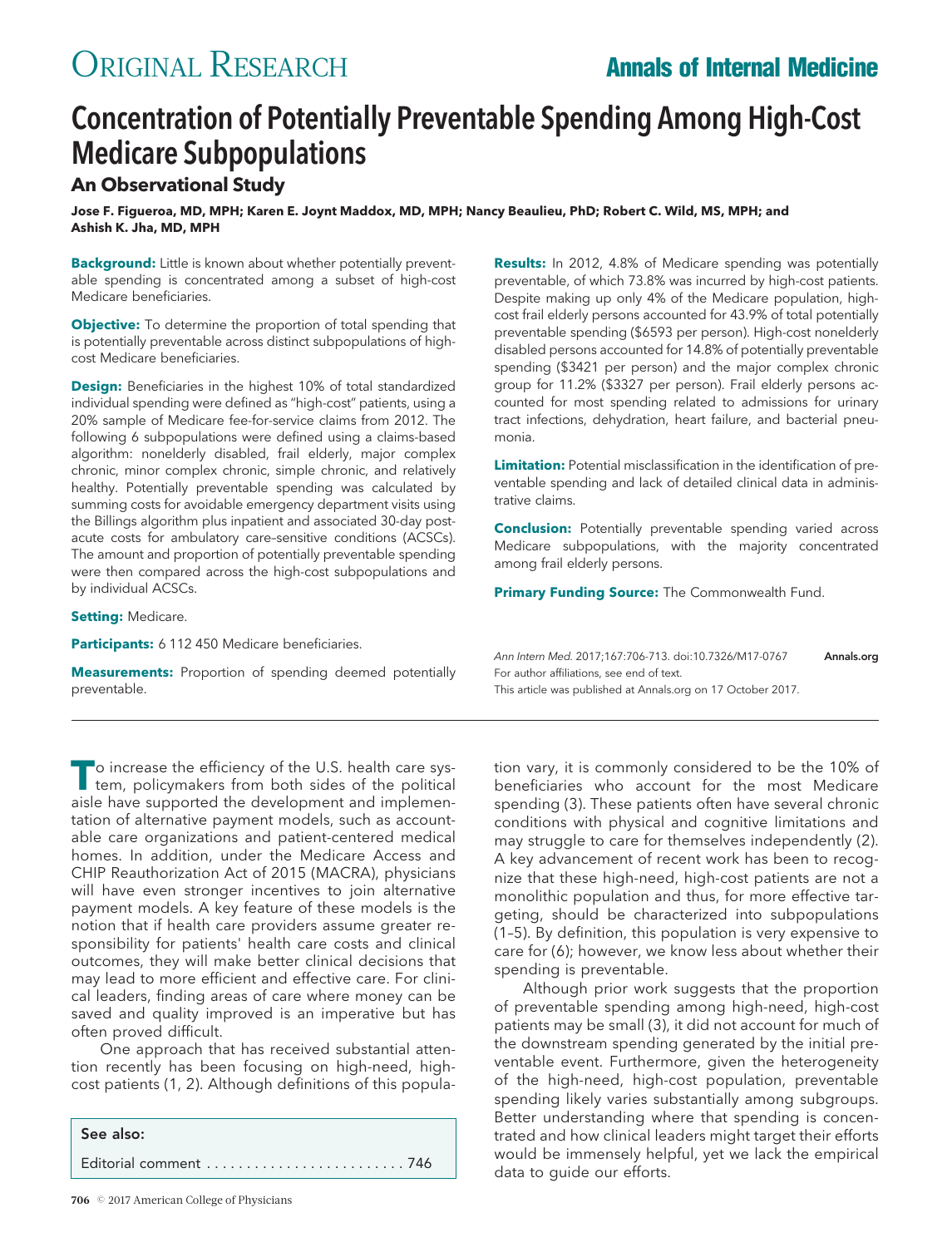Therefore, in this study, we sought to answer 3 questions. We used validated algorithms to identify preventable spending to determine what proportion of total spending may be potentially preventable across clinically distinct subpopulations of high-cost Medicare beneficiaries and how it compares with that of non– high-cost beneficiaries. We sought to define how the amount and type of potentially preventable spending differ by care setting (preventable emergency department [ED] visits, inpatient hospitalizations, and postacute care use) among these high-cost subpopulations. Finally, because prior work suggests that most preventable spending comprises hospitalizations for ambulatory care–sensitive conditions (ACSCs), we attempted to clarify the specific types of ACSC hospitalizations that drive potentially preventable spending in each Medicare subpopulation.

### **METHODS**

#### **Data**

We obtained and merged Medicare claims files from 2011 and 2012, including the Medicare beneficiary denominator file (demographic and enrollment data); 20% of the carrier file (claims submitted by providers for inpatient and outpatient services); the inpatient file (facility claims for inpatient hospitalizations); 20% of the outpatient file (for example, facility claims for outpatient visits, testing, and surgeries); 20% of the skilled-nursing facility, home health agency, hospice, and durable medical equipment files (facility claims for each of these settings); the Part D file (pharmaceutical claims); and the impact file (wage index and other hospital payment information). All Medicare patients in the denominator database were considered for inclusion in the study. We excluded those with Medicare Advantage coverage for any portion of the study period, who were not continuously enrolled in Part A or B for 12 months, and who lacked a valid beneficiary identification number or sex designation. We excluded beneficiaries who died during the study period because they could not contribute 12 months of costs. They were also excluded because assessing preventability of endof-life costs was beyond the scope of this analysis, so those data might bias us toward overestimating preventable spending. Our final sample consisted of 6 112 450 beneficiaries.

We calculated costs for each patient in 2012 using methods described by the Centers for Medicare & Medicaid Services (7). We focused on standardized costs, in which each type of service is assigned a cost based on national Medicare rates; this allowed us to examine patterns of use across geographies independent of differences in price. We then classified "highcost" patients as those in the highest 10% of spending in 2012.

#### **Segmenting the Medicare Population**

Using a previously described claims-based algorithm based on expert opinion (3) and informed by the "Bridges to Health" taxonomy proposed by Lynn and colleagues (5), we categorized Medicare beneficiaries into the following 6 mutually exclusive subpopulations: nonelderly disabled, frail elderly, major complex chronic illness, minor complex chronic illness, simple chronic illness, and relatively healthy (those with no chronic conditions). This segmentation strategy was developed with input from a multidisciplinary team of clinicians in general medicine, cardiology, surgery, and emergency medicine and from experts at a 3-part workshop series focused on high-need patients convened by the National Academy of Medicine (8 –10). The Appendix and Appendix Figure (available at [An](http://www.annals.org)[nals.org\)](http://www.annals.org) provide further details on this approach.

#### **Identifying Preventable Hospitalizations and ED Visits**

We examined potentially preventable hospitalizations, ED visits, and associated costs by subpopulation. To identify potentially preventable hospitalizations, we used the Agency for Healthcare Research and Quality Prevention Quality Indicators software (11). This algorithm defines potentially preventable hospitalizations related to specific conditions, such as heart failure, diabetes, hypertension, and asthma, for which good outpatient care can likely prevent the need for hospitalization. The algorithm has been validated and used in prior work on the Medicare population. A full list of the potentially preventable hospitalization diagnoses and their associated International Classification of Diseases, Ninth Revision, codes is in Appendix Table 1 (available at [Annals.org\)](http://www.annals.org).

To identify potentially preventable ED visits, we used an algorithm created by Billings and colleagues (12, 13). This algorithm, which has been validated and used in prior published work (6), employs diagnosis codes to separate ED visits into the following 4 categories: nonemergent; emergent but primary care– treatable; emergent, ED care needed, but preventable; and emergent, ED care needed, and not preventable. Similar to prior work, we classified as potentially preventable the nonemergent; emergent but primary care–treatable; and emergent, ED care needed, but preventable ED visits. Because Medicare data combine ED costs with inpatient costs if a patient is hospitalized, we limited our sample of independent ED visits to those not leading to an admission.

#### **Statistical Analysis**

We categorized spending for 30 days after an admission or ED visit for ACSCs into the following major categories: inpatient care, ambulatory care, rehabilitative or long-term care, hospice care, skilled-nursing facilities, home health, physician services and tests, and durable medical equipment.

We first compared demographics and comorbid conditions across the 6 subpopulations. We then calculated the amount and proportion of potentially preventable spending incurred overall and for each high-cost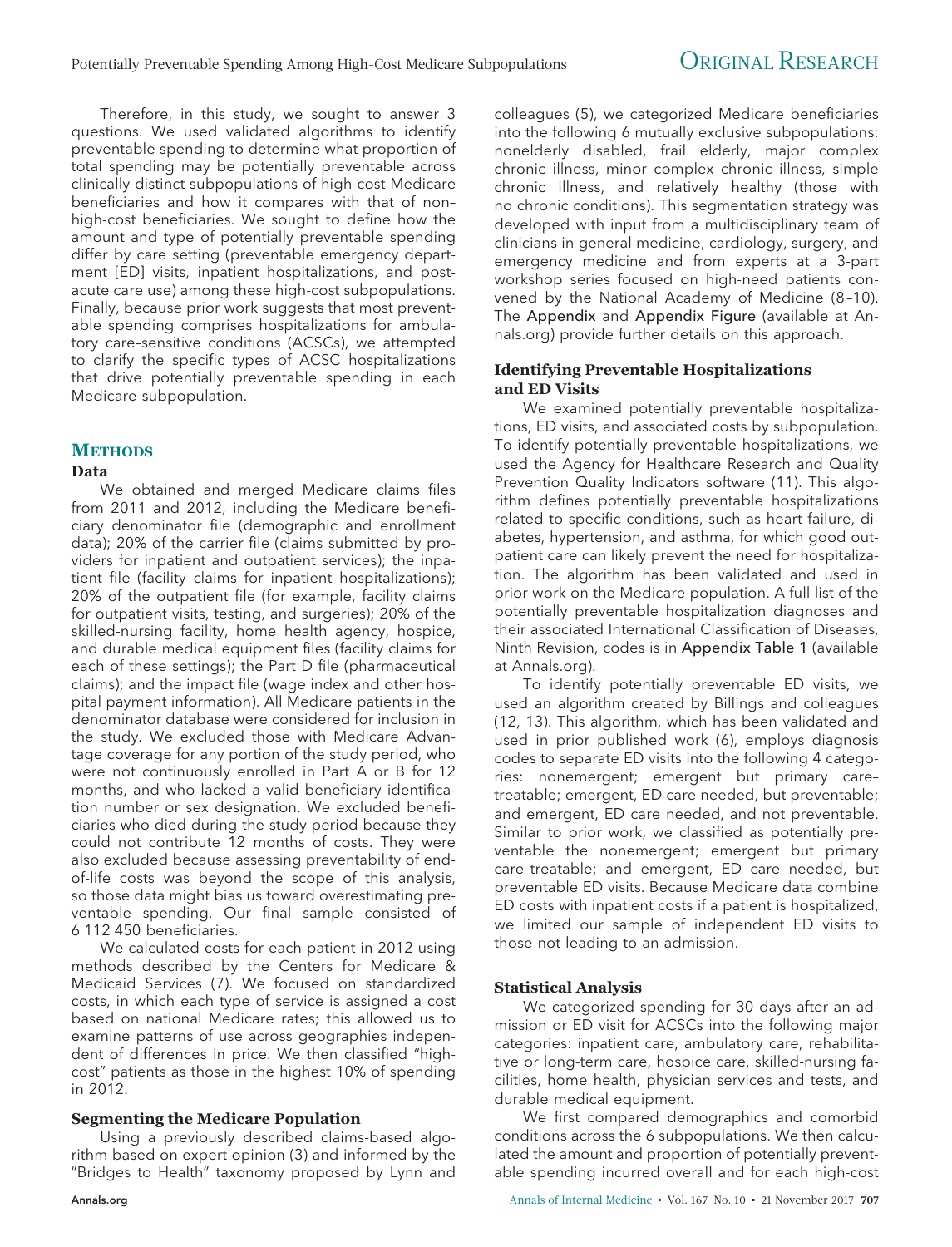| <b>Characteristic</b>        | <b>Nonelderly Disabled</b>        |                                         |                                   | <b>Frail Elderly</b>                  | <b>Major Complex Chronic</b>      |                                        |  |  |  |  |
|------------------------------|-----------------------------------|-----------------------------------------|-----------------------------------|---------------------------------------|-----------------------------------|----------------------------------------|--|--|--|--|
|                              | HC<br>$(n = 156434)$<br>$[2.6\%]$ | Non-HC<br>$(n = 937 108)$<br>$[15.3\%]$ | HC<br>$(n = 241538)$<br>$[4.0\%]$ | Non-HC<br>$(n = 281422)$<br>$[4.6\%]$ | HC<br>$(n = 122564)$<br>$[2.0\%]$ | Non-HC<br>$(n = 979636)$<br>$[16.0\%]$ |  |  |  |  |
| Median age, y                | 54                                | 53                                      | 80                                | 82                                    | 75                                | 77                                     |  |  |  |  |
| Female, %                    | 51.9                              | 47.0                                    | 64.9                              | 68.2                                  | 54.3                              | 55.4                                   |  |  |  |  |
| Race, %                      |                                   |                                         |                                   |                                       |                                   |                                        |  |  |  |  |
| White                        | 62.1                              | 68.5                                    | 81.3                              | 83.7                                  | 77.8                              | 83.8                                   |  |  |  |  |
| <b>Black</b>                 | 23.8                              | 19.2                                    | 10.1                              | 8.6                                   | 10.2                              | 7.5                                    |  |  |  |  |
| Hispanic                     | 10.2                              | 8.5                                     | 5.9                               | 4.8                                   | 8.0                               | 5.4                                    |  |  |  |  |
| Other                        | 3.9                               | 3.9                                     | 2.8                               | 3.0                                   | 4.0                               | 3.4                                    |  |  |  |  |
| Dually eligible, %           | 68.9                              | 51.2                                    | 27.8                              | 22.1                                  | 29.6                              | 15.7                                   |  |  |  |  |
| Mental health diagnosis, %   | 33.2                              | 21.5                                    | 12.0                              | 8.9                                   | 11.1                              | 6.8                                    |  |  |  |  |
| Alcohol/substance use, %     | 10.2                              | 5.6                                     | 2.8                               | 2.0                                   | 2.8                               | 1.9                                    |  |  |  |  |
| Median chronic conditions, n | 9                                 | 4                                       | 12                                | 9                                     | 12                                | 9                                      |  |  |  |  |

*Table 1.* Patient Characteristics in Medicare Subpopulations, by High-Cost Status\*

HC = high-cost.

\* Data are based on Medicare administrative claims from 2012. Values are for each subpopulation by cost status. Percentages may not sum to 100 due to rounding.

and non– high-cost subpopulation. Variations in spending patterns were then examined by setting (for example, inpatient, outpatient, and postacute) across each group. Finally, we examined spending for individual ACSCs across the subpopulations.

All analyses were done using SAS software (SAS Institute). This study was approved by the Harvard School of Public Health Office of Human Research Administration.

#### **Role of the Funding Source**

This work was funded and supported by The Commonwealth Fund, which had no role in the study's design, conduct, or reporting.

#### **RESULTS**

#### **Patient Characteristics**

Our sample included 6 112 450 Medicare beneficiaries, all of whom were assigned to 1 of the 6 subpopulations. Using our claims-based algorithm, we assigned: 1 093 542 patients (17.9%) to the nonelderly disabled group, 522 960 (8.6%) to the frail elderly group, 1 102 200 (18.0%) to the major complex chronic group, 1 697 784 (27.8%) to the minor complex chronic group, 1 101 447 (18.0%) to the simple chronic group, and 594 517 (9.7%) to the relatively healthy group (Appendix Table 2, available at [Annals.org\)](http://www.annals.org).

The top 10% of spenders, or 611 240 beneficiaries, were designated as high-cost. The proportion of patients designated as high-cost was high in the frail elderly (46.2%), nonelderly disabled (14.3%), and major complex chronic groups (11.1%). It was low for the minor complex chronic (3.7%) and simple chronic (2.0%) groups, although it was still higher than for the relatively healthy group (1.1%). High-cost patients in each subpopulation were more likely to be dually eligible and have higher rates of chronic medical conditions and mental illness (Table 1).

#### **Preventable Spending, by Subpopulation**

Of total health care spending in our sample, we identified 4.8% as potentially preventable. High-cost patients accounted for 73.8% of that and non– high-cost patients 26.2%. However, the proportion of spending that was potentially preventable varied across the highcost subpopulations. Despite making up only 4% of the total population, high-cost frail elderly persons accounted for the highest proportion (43.9%) of potentially preventable spending (Figure 1). High-cost nonelderly disabled persons accounted for the secondhighest proportion of potentially preventable spending (14.8%), followed by the major complex chronic group (11.2%). Mean potentially preventable spending in the high-cost frail elderly group was \$6593 per beneficiary, compared with \$3421 in the high-cost nonelderly disabled group, \$3327 in the high-cost major complex chronic group, \$1805 in the high-cost minor complex chronic group, and \$1356 in the high-cost relatively healthy group (Figure 2). Non-high-cost patients incurred much lower potentially preventable costs, except non– high-cost frail elderly persons (\$938).

Patterns were similar when we examined the full population across the main 6 segments (Figure 3). The frail elderly group contributed 51.2% of total potentially preventable spending, despite being only 8.6% of the population. The nonelderly disabled and major complex chronic groups accounted for proportions of potentially preventable spending that were equal to their individual proportions of the population. The minor complex, simple chronic, and relatively healthy groups accounted for only 11% of potentially preventable spending, despite being 55.5% of the Medicare population.

#### **Specific Types of Preventable Spending, by High-Cost Subpopulation**

Potentially preventable spending for high-cost frail elderly persons was largely in the inpatient setting (\$3164 per person) and skilled-nursing facilities (\$1917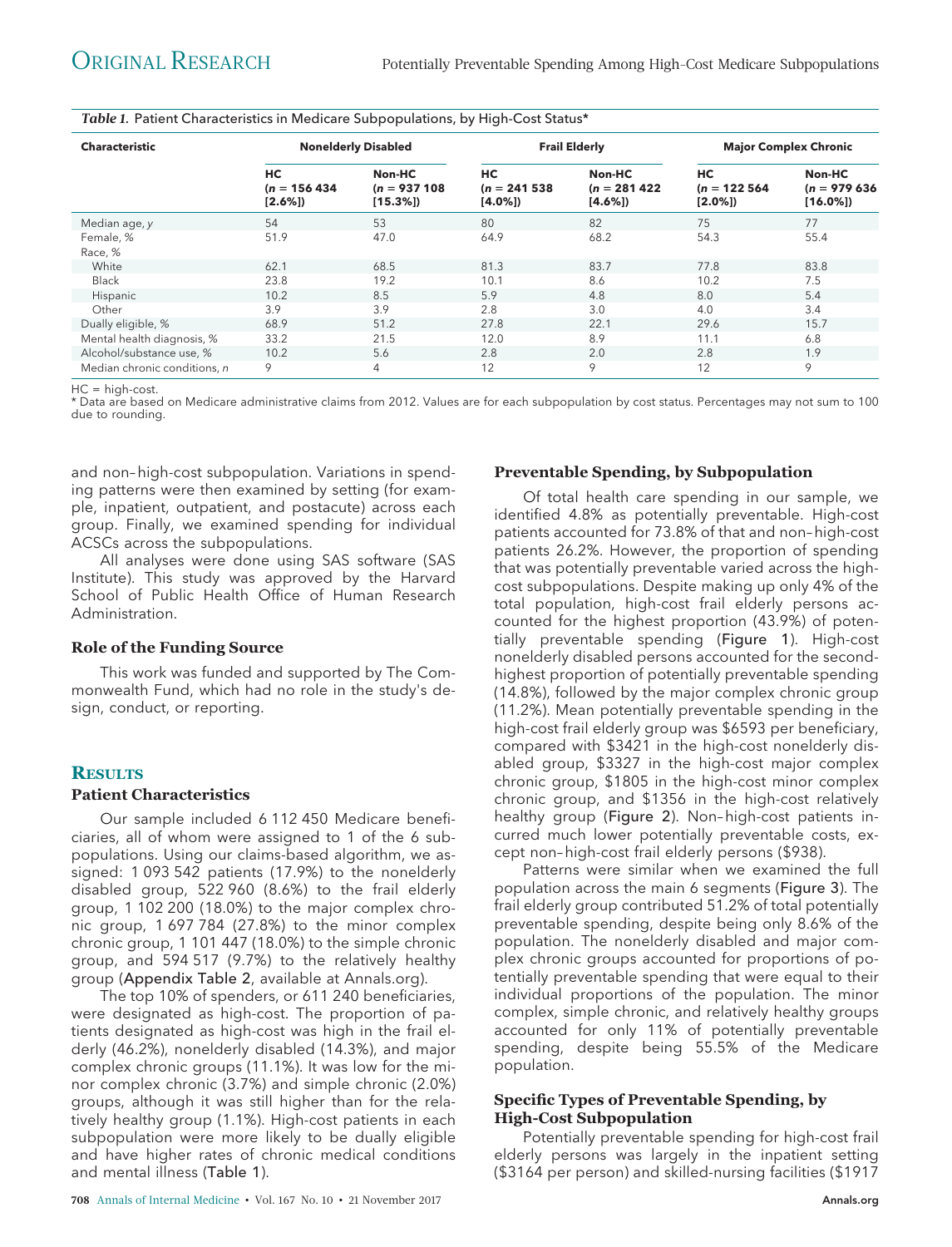Potentially Preventable Spending Among High-Cost Medicare Subpopulations **ORIGINAL RESEARCH** 

| Table 1–Continued                |                                         |                               |                                         |                                 |                                    |
|----------------------------------|-----------------------------------------|-------------------------------|-----------------------------------------|---------------------------------|------------------------------------|
|                                  | <b>Minor Complex Chronic</b>            |                               | <b>Simple Chronic</b>                   |                                 | <b>Relatively Healthy</b>          |
| HC<br>$(n = 62056)$<br>$[1.0\%]$ | Non-HC<br>$(n = 1635728)$<br>$[26.8\%]$ | НC<br>$(n = 22232)$<br>[0.4%] | Non-HC<br>$(n = 1079215)$<br>$[17.7\%]$ | HC<br>$(n = 6421)$<br>$[0.1\%]$ | Non-HC<br>$(n = 588096)$<br>[9.6%] |
| 74                               | 74                                      | 73                            | 73                                      | 69                              | 69                                 |
| 53.9                             | 56.5                                    | 56.6                          | 61.8                                    | 44.9                            | 45.4                               |
| 83.6                             | 83.5                                    | 88.4                          | 86.4                                    | 82.2                            | 77.2                               |
| 7.6                              | 7.4                                     | 5.2                           | 6.0                                     | 8.1                             | 8.8                                |
| 5.0                              | 5.0                                     | 3.2                           | 3.8                                     | 6.0                             | 8.6                                |
| 3.7                              | 4.2                                     | 3.1                           | 3.8                                     | 3.7                             | 5.6                                |
| 18.8                             | 11.4                                    | 9.5                           | 6.9                                     | 15.6                            | 8.5                                |
| 5.3                              | 3.6                                     | $\mathbf{0}$                  | $\Omega$                                | $\mathbf 0$                     | 0                                  |
| 0.8                              | 0.5                                     | 0.5                           | 0.3                                     | $\mathbf 0$                     | $\mathbf 0$                        |
| 8                                | 6                                       | 6                             | 4                                       | 7                               | 2                                  |

per person) (Table 2). The high-cost nonelderly disabled group spent \$2128 per person and the major complex chronic group spent \$1960 per person in the inpatient setting. Of all high-cost groups, the high-cost nonelderly disabled group spent the most in home health services (\$489 per person). Overall preventable type of spending by the 6 main segments is in Appendix Table 3 (available at [Annals.org\)](http://www.annals.org).

#### **Spending, by Individual ACSC, by Subpopulation**

On average, frail elderly persons accounted for the most potentially preventable inpatient spending for nearly all individual ACSCs. Much of the preventable inpatient spending in the frail elderly group was related to acute care visits for heart failure (\$451 per person), bacterial pneumonia (\$355 per person), urinary tract infections (\$289 per person), diabetes long-term complications (\$152 per person), and dehydration (\$121

per person) (Figure 4). The nonelderly disabled group accounted for the most potentially preventable spending for admissions related to diabetes short-term complications. Appendix Table 4 (available at [Annals.org\)](http://www.annals.org) provides a full list of preventable spending by individual ACSCs.

#### **DISCUSSION**

About 5% of total health care spending incurred by our sample of Medicare beneficiaries was identified as potentially preventable, and most of this spending was incurred by high-cost patients. However, large variations existed across high-cost subgroups. The high-cost frail elderly group accounted for nearly half of all potentially preventable spending after admissions for ACSCs or potentially avoidable ED visits. This spending

#### *Figure 1.* Proportion of total potentially preventable spending, by high-cost subpopulation.



Data were calculated from Medicare administrative claims from 2012.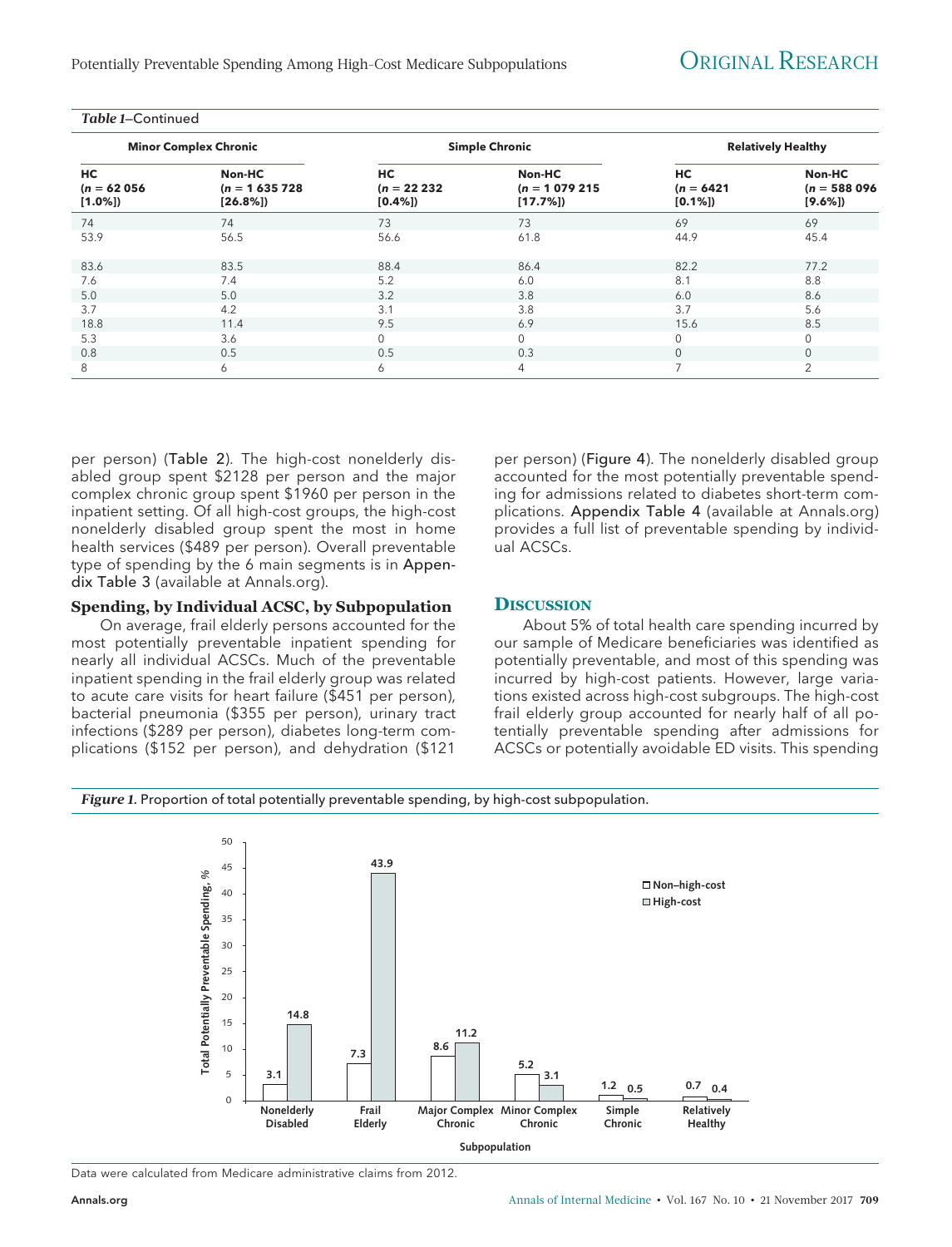*Figure 2.* Mean potentially preventable spending, by high-cost status, in Medicare subpopulations.



Costs were calculated from Medicare administrative claims data from 2012.

was particularly high for heart failure, pneumonia, chronic obstructive pulmonary disease or asthma, and urinary tract infections.

For clinical leaders and policymakers, focusing on frail elderly Medicare beneficiaries may be highly efficacious. High-cost frail elderly persons in particular incurred the most substantial proportion of potentially preventable spending among high-cost subpopulations. Of note, the non– high-cost frail elderly group had more potentially preventable spending than all other non– high-cost groups. Meanwhile, more than half of the population accounted for very little potentially preventable spending related to ACSCs. These findings highlight the need to understand and mitigate the health consequences of frailty, especially as the U.S. population ages and frailty becomes more prevalent.

Given the high concentration of potentially modifiable spending among frail elderly persons, interventions that target this population may lead to disproportionate reductions in health care costs.

Our work suggests that simple interventions in the outpatient setting, such as close management of heart failure and prevention of urinary tract infections, may substantially reduce unnecessary spending. Prior work has shown that a range of strategies targeting frail elderly persons can help reduce hospitalizations, improve quality, and control costs for this subpopulation. For example, simple, home-based physical therapy programs that aid in maintaining physical agility have been shown to decrease functional decline over time (14), which in turn could prevent hospitalizations (15) and reduce spending in the long run. Programs that

| Table 2. Mean Preventable Spending in Medicare Subpopulations, by Category* |                                      |                |                         |                |                                           |        |                                           |          |                          |                |                                     |                |
|-----------------------------------------------------------------------------|--------------------------------------|----------------|-------------------------|----------------|-------------------------------------------|--------|-------------------------------------------|----------|--------------------------|----------------|-------------------------------------|----------------|
| <b>Preventable Costs</b>                                                    | <b>Nonelderly</b><br><b>Disabled</b> |                | Frail<br><b>Elderly</b> |                | Major<br><b>Complex</b><br><b>Chronic</b> |        | <b>Minor</b><br>Complex<br><b>Chronic</b> |          | Simple<br><b>Chronic</b> |                | <b>Relatively</b><br><b>Healthy</b> |                |
|                                                                             | HС                                   | Non-HC         | HC                      | Non-HC         | <b>HC</b>                                 | Non-HC | НC                                        | Non-HC   | НC                       | Non-HC         | HC                                  | Non-HC         |
| Total preventable spending<br>(per beneficiary)                             | 3421                                 | 121            | 6593                    | 938            | 3327                                      | 320    | 1805                                      | 115      | 771                      | 39             | 1356                                | 45             |
| Total cost within population, %                                             | 4.8                                  | 1.7            | 9.4                     | 5.9            | 5.8                                       | 3.3    | 3.3                                       | 1.9      | 1.4                      | 0.9            | 2.3                                 | 1.5            |
| Total inpatient costs (per beneficiary)†                                    | 2128                                 | 86             | 3164                    | 460            | 1960                                      | 214    | 1082                                      | 79       | 446                      | 27             | 745                                 | 31             |
| Acute hospital                                                              | 1856                                 | 85             | 2708                    | 440            | 1873                                      | 212    | 1021                                      | 78       | 422                      | 26             | 628                                 | 31             |
| Long-term care hospital                                                     | 183                                  | 0              | 221                     | $\overline{4}$ | 50                                        |        | 33                                        | $\Omega$ | 13                       | 0              | 52                                  | $\mathbf{0}$   |
| Inpatient rehabilitation facility                                           | 67                                   |                | 203                     | 13             | 27                                        |        | 22                                        | $\Omega$ | 10                       | $\mathbf 0$    | 32                                  | $\Omega$       |
| Total outpatient costs (per beneficiary)                                    | 239                                  | 5              | 194                     | 25             | 218                                       | 12     | 114                                       | 5        | 51                       | $\overline{2}$ | 122                                 | $\overline{2}$ |
| Physician services and tests‡                                               | 583                                  | 21             | 917                     | 135            | 567                                       | 58     | 305                                       | 20       | 141                      |                | 254                                 | 5              |
| Home health                                                                 | 489                                  | 4              | 295                     | 94             | 160                                       | 19     | 62                                        | 5        | 24                       | $\overline{2}$ | 64                                  | 2              |
| Skilled-nursing facility                                                    | 279                                  | 2              | 1917                    | 210            | 336                                       | 13     | 199                                       | 5        | 95                       | 2              | 176                                 | 2              |
| Hospice                                                                     | 8                                    | $\Omega$       | 50                      | 6              | 34                                        |        | 22                                        | $\Omega$ | 8                        | $\Omega$       | 6                                   | $\Omega$       |
| Durable medical equipment                                                   | 72                                   | $\overline{2}$ | 56                      | 7              | 51                                        | 4      | 21                                        |          | 6                        | 0              | 22                                  | $\mathbf 0$    |

HC = high-cost.

\* Data are based on Medicare administrative claims from 2012. Values are for each subpopulation and are U.S. dollars unless otherwise indicated. † Includes emergency department costs.

‡ Includes costs from physician evaluation and management, laboratory studies, and tests.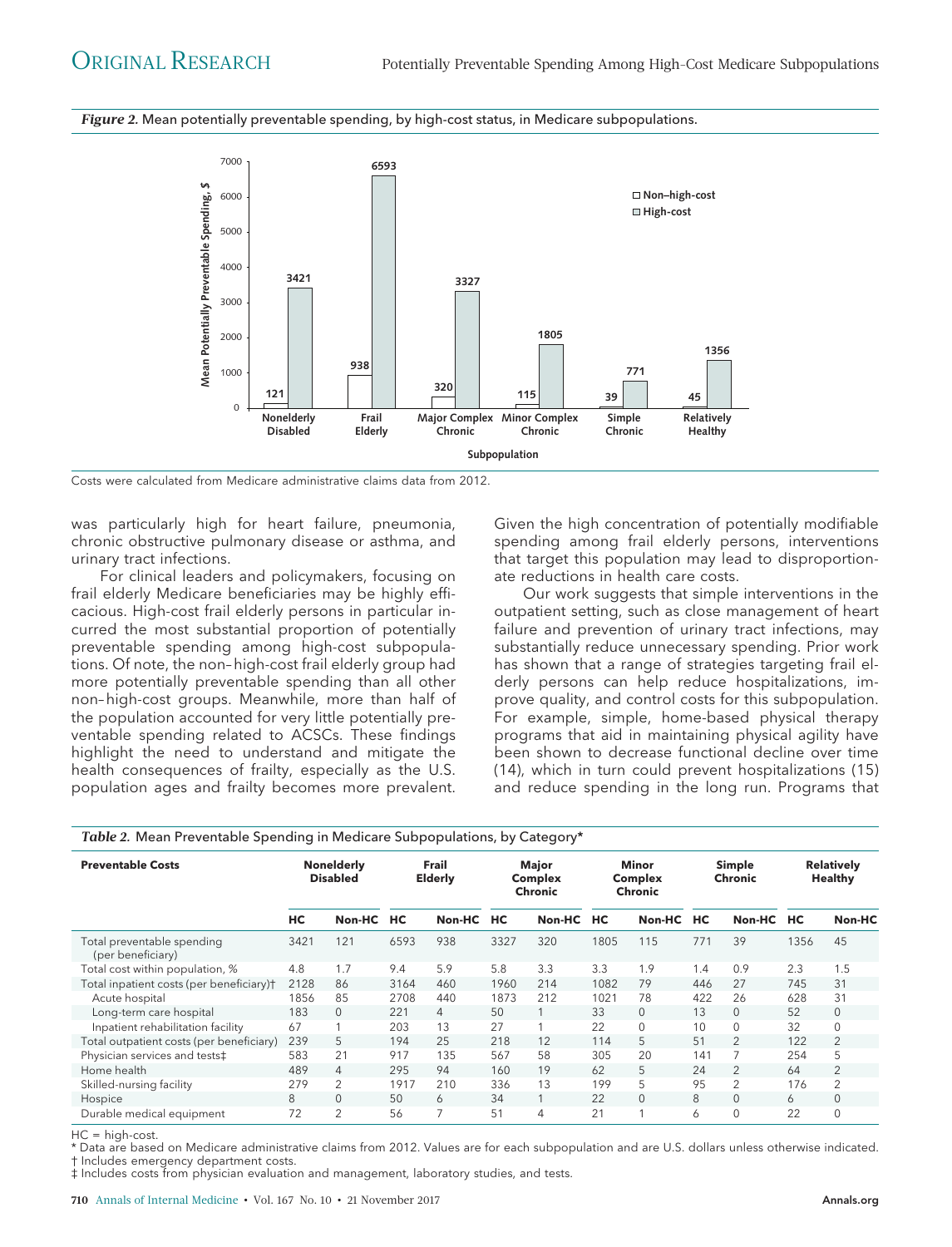*Figure 3.* Proportion of total beneficiaries, by Medicare subpopulation, with associated proportion of potentially preventable spending.





help increase physical activity and maintain functional status have also been shown to be cost-effective (16). Thus, such programs as the Geriatric Resources for Assessment and Care of Elders model and the Program of All-Inclusive Care for the Elderly may be particularly beneficial for these persons (1, 2). In addition, focusing on shifting them from skilled-nursing facilities and rehabilitation centers to less costly home-based services may lead to further savings.

The nonelderly disabled group, who qualified for Medicare on the basis of disability (and a small percentage because of end-stage renal disease), also accounted for a substantial proportion of potentially preventable spending, particularly for conditions related to asthma and diabetes, including short- and long-term complications and admissions for hyperglycemia. Prior work has shown that serious mental illness (including major depression, bipolar disease, and schizophrenia) is highly and disproportionately prevalent in this group (3, 17). Serious mental illness is associated with a higher risk for nonadherence to diabetes self-care including dietary restrictions, medications, and blood glucose monitoring—resulting in worse overall clinical outcomes (18, 19). Although treating serious mental illness is challenging, our work suggests that new interventions to treat comorbid mental illness in patients with chronic medical conditions may be of value. In addition, alcohol and substance use was common in this population. Given the high prevalence of mental health or substance use issues among disabled persons, our findings indicate that targeting this group may help reduce spending and improve outcomes. This is consistent with prior studies showing that unnecessary health care use and spending can be prevented through social services, such as supported employment (20), and

preventive health care services, such as peer educators and behavior modeling (21).

Finally, the minor complex chronic, simple chronic, and relatively healthy groups made up only about 11% of total potentially preventable spending, despite comprising more than 55% of the Medicare population. This finding highlights the utility of segmenting populations, which allows clinical leaders and policymakers to more clearly identify and target groups that may benefit. Such segmentation is especially relevant as we continue to shift accountability for costs and outcomes to health care providers under MACRA and through programs like accountable care organizations, which directly include quality measures of ACSCs.

Our study adds to the literature examining preventable spending in Medicare beneficiaries. Prior work has shown that preventable spending was only a small percentage of cost in the top decile of Medicare spending (6). However, this work did not provide insight into which clinical groups may benefit from specific strategies or interventions to reduce costs. To our knowledge, our study is the first to examine preventability by subpopulation. In doing so, we gained insight into particular targets for avoidable admissions by patient population. Furthermore, by including costs incurred in the post–acute care setting, our estimates may better reflect true long-term preventable spending than those of prior studies. Other work also found that congestive heart failure and bacterial pneumonia were the 2 most common reasons for potentially preventable hospitalizations (22). Our work shows that nearly 80% of spending for heart failure admissions and 70% of spending for bacterial pneumonia are attributable to only 2 populations, frail elderly persons and persons with major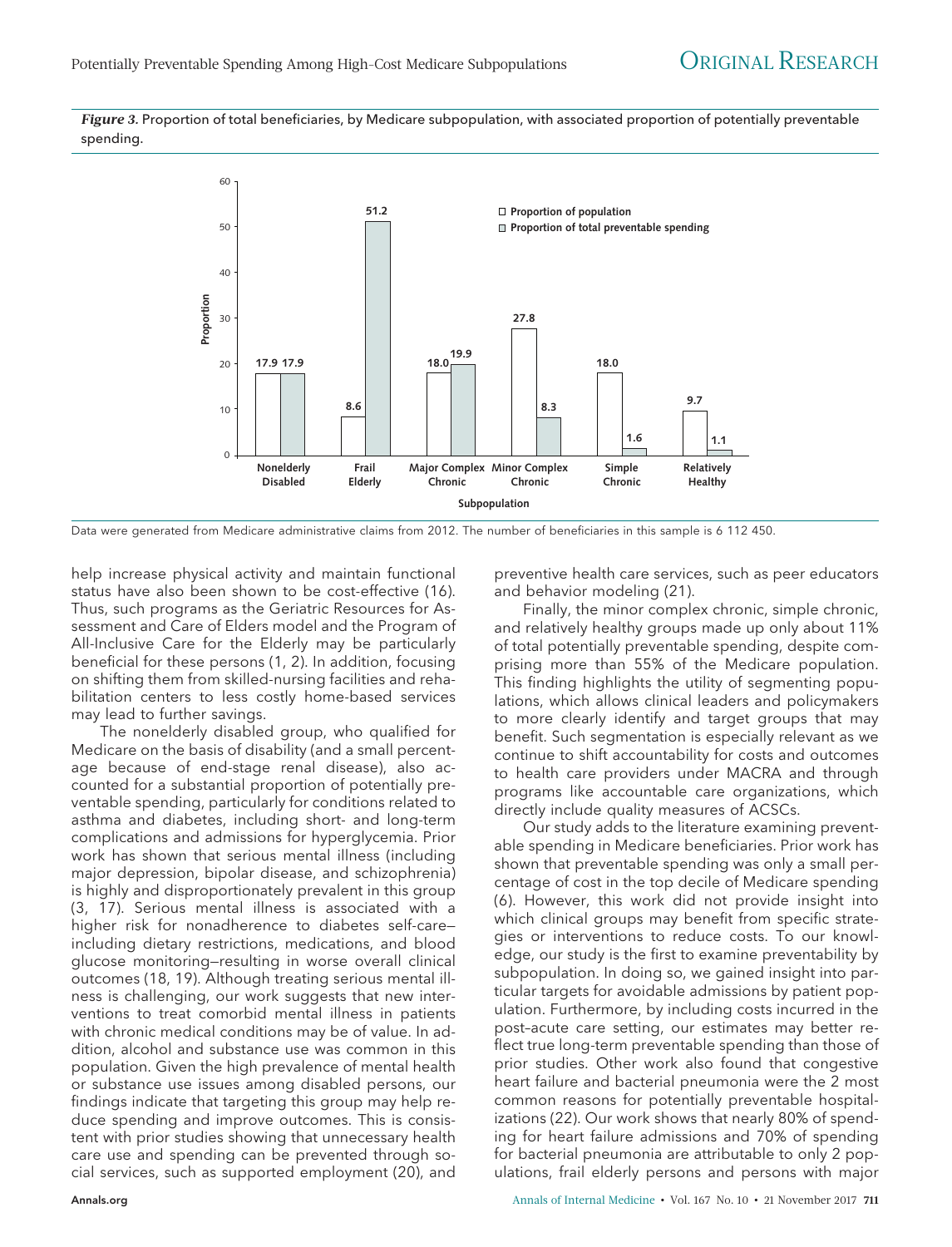complex chronic illness. Finally, our work contributes to a growing body of literature showing that frailty is a powerful predictor of both clinical outcomes (23–26) and cost (27).

This study has limitations. First, although we used well-established algorithms to define potentially preventable acute care episodes, these probably represent a spectrum of preventability, with some individual admissions not preventable through better outpatient care. For example, admission for some of the ACSCs may be driven by socioeconomic status or other factors not under direct control of the health care system, such as poor air quality driving asthma admissions. Second, preventable spending can persist past the 30-day time frame we used, and we may have missed some preventable spending within the 30-day time frame. Third, we determined the presence of chronic disease through claims data, which may underestimate its true incidence. Preventable visits, as defined by Agency for Healthcare Research and Quality methodology, do not always incorporate disease stage, other measures of

health status, or precise indications for admission. Fourth, our data are limited to Medicare patients. Whether our findings would apply to patients insured through Medicare Advantage, commercial plans, or Medicaid is unclear. We also could not determine spending from supplemental plans or Medicaid for persons enrolled in both Medicare and Medicaid; we therefore could have underestimated spending in these groups.

In summary, we found large variations in potentially preventable spending across Medicare subpopulations. Frail elderly persons were at particularly high risk for incurring potentially modifiable costs. Therefore, as we continue to move toward value-based frameworks, interventions that focus on frail elderly patients may be particularly valuable.

From Harvard T.H. Chan School of Public Health, Brigham and Women's Hospital, and Harvard Medical School, Boston, Massachusetts, and Washington University School of Medicine, St. Louis, Missouri.

*Figure 4.* Mean potentially preventable inpatient spending, by subpopulation, for individual ambulatory care–sensitive conditions.



COPD = chronic obstructive pulmonary disease.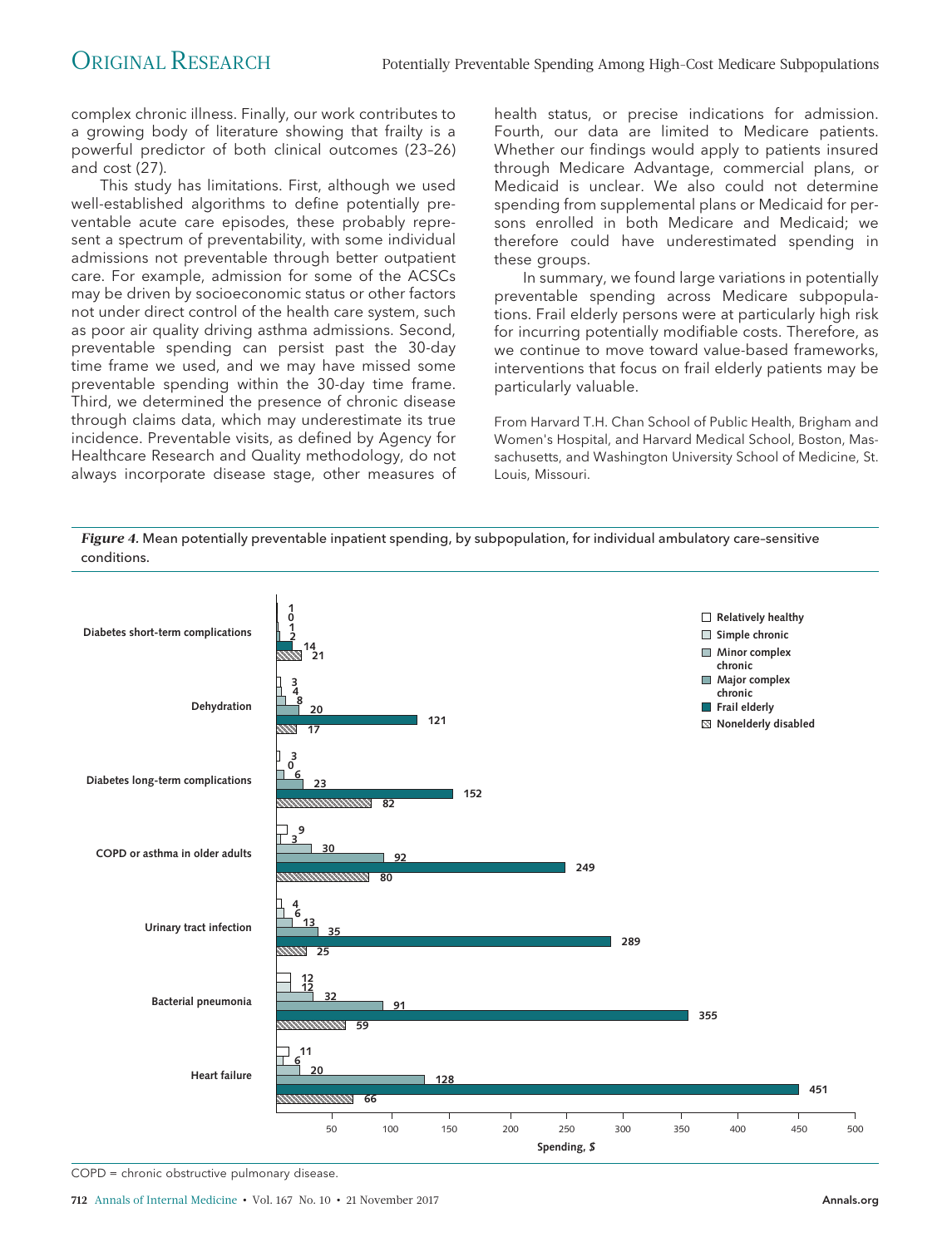**Grant Support:** By grant 20140227 ("Care Utilization and Spending Patterns for High-Cost Medicare Beneficiaries") from The Commonwealth Fund.

**Disclosures:** Dr. Figueroa reports grants from The Commonwealth Fund during the conduct of the study. Mr. Wild reports that this work was funded and supported by The Commonwealth Fund. Authors not named here have disclosed no conflicts of interest. Disclosures can also be viewed at [www](http://www.acponline.org/authors/icmje/ConflictOfInterestForms.do?msNum=M17-0767) [.acponline.org/authors/icmje/ConflictOfInterestForms.do?ms](http://www.acponline.org/authors/icmje/ConflictOfInterestForms.do?msNum=M17-0767) [Num=M17-0767.](http://www.acponline.org/authors/icmje/ConflictOfInterestForms.do?msNum=M17-0767)

**Reproducible Research Statement:** Study protocol: Available in the Appendix. Statistical code: Portions available on request. Please contact [jzheng@hsph.harvard.edu](mailto:jzheng@hsph.harvard.edu) with specific queries. Data set: Not available. Research-identifiable Medicare claims data are obtained and analyzed under a data-use agreement with the Centers for Medicare & Medicaid Services and can be shared only with its prior authorization.

**Requests for Single Reprints:** Ashish K. Jha, MD, MPH, 42 Church Street, Cambridge, MA 02138; e-mail, [ajha@hsph.har](mailto:ajha@hsph.harvard.edu) [vard.edu.](mailto:ajha@hsph.harvard.edu)

Current author addresses and author contributions are available at [Annals.org.](http://www.annals.org)

#### **References**

1. Blumenthal D, Abrams MK. Tailoring complex care management for high-need, high-cost patients. JAMA. 2016;316:1657-8. [PMID: 27669168] doi:10.1001/jama.2016.12388

2. Blumenthal D, Chernof B, Fulmer T, Lumpkin J, Selberg J. Caring for high-need, high-cost patients—an urgent priority. N Engl J Med. 2016;375:909-11. [PMID: 27602661] doi:10.1056/NEJMp1608511

3. Joynt KE, Figueroa JF, Beaulieu N, Wild RC, Orav EJ, Jha AK. Segmenting high-cost Medicare patients into potentially actionable cohorts. Healthc (Amst). 2017;5:62-7. [PMID: 27914968] doi:10 .1016/j.hjdsi.2016.11.002

4. Clough JD, Riley GF, Cohen M, Hanley SM, Sanghavi D, DeWalt DA, et al. Patterns of care for clinically distinct segments of high cost Medicare beneficiaries. Healthc (Amst). 2016;4:160-5. [PMID: 27637821] doi:10.1016/j.hjdsi.2015.09.005

5. Lynn J, Straube BM, Bell KM, Jencks SF, Kambic RT. Using population segmentation to provide better health care for all: the "Bridges to Health" model. Milbank Q. 2007;85:185-208. [PMID: 17517112] 6. Joynt KE, Gawande AA, Orav EJ, Jha AK. Contribution of preventable acute care spending to total spending for high-cost Medicare patients. JAMA. 2013;309:2572-8. [PMID: 23797716] doi:10.1001/

jama.2013.7103 7. Centers for Medicare & Medicaid Services. CMS standardization methodology for allowed amount—v.2: for services provided during 2006-2012. 2013. Accessed at [www.cms.gov/Research-Statistics-](http://www.cms.gov/Research-Statistics-Data-and-Systems/Statistics-Trends-and-Reports/Medicare-Geographic-Variation/Downloads/Geo_Var_PUF_Technical_Supplement.pdf)[Data-and-Systems/Statistics-Trends-and-Reports/Medicare-Geographic](http://www.cms.gov/Research-Statistics-Data-and-Systems/Statistics-Trends-and-Reports/Medicare-Geographic-Variation/Downloads/Geo_Var_PUF_Technical_Supplement.pdf) [-Variation/Downloads/Geo\\_Var\\_PUF\\_Technical\\_Supplement.pdf](http://www.cms.gov/Research-Statistics-Data-and-Systems/Statistics-Trends-and-Reports/Medicare-Geographic-Variation/Downloads/Geo_Var_PUF_Technical_Supplement.pdf) on 4 November 2016.

8. National Academy of Medicine. Workshop on high-need patients. 2015. Accessed at [https://nam.edu/event/workshop-on-high-need](https://nam.edu/event/workshop-on-high-need-patients) [-patients](https://nam.edu/event/workshop-on-high-need-patients) on 4 November 2016.

9. National Academy of Medicine. Models of care for high-need patients: workshop 2. 2016. Accessed at [https://nam.edu/event](https://nam.edu/event/workshop-on-high-need-patients-2) [/workshop-on-high-need-patients-2](https://nam.edu/event/workshop-on-high-need-patients-2) on 4 November 2016.

10. National Academy of Medicine. Models of care for high-need patients: workshop 3. 2016. Accessed at [https://nam.edu/event](https://nam.edu/event/models-of-care-for-high-need-patients-workshop-3) [/models-of-care-for-high-need-patients-workshop-3](https://nam.edu/event/models-of-care-for-high-need-patients-workshop-3) on 4 November 2016.

11. Agency for Healthcare Research and Quality. Prevention quality indicators overview. 2017. Accessed at [www.qualityindicators.ahrq](http://www.qualityindicators.ahrq.gov/modules/pqi_resources.aspx) [.gov/modules/pqi\\_resources.aspx](http://www.qualityindicators.ahrq.gov/modules/pqi_resources.aspx) on 30 June 2017.

12. Billings J, Anderson GM, Newman LS. Recent findings on preventable hospitalizations. Health Aff (Millwood). 1996;15:239-49. [PMID: 8854530]

13. NYU Wagner. Faculty & research. 2017. Accessed at [https:](https://wagner.nyu.edu/faculty/billings/nyued-background) [//wagner.nyu.edu/faculty/billings/nyued-background](https://wagner.nyu.edu/faculty/billings/nyued-background) on 30 June 2017.

14. Gill TM, Baker DI, Gottschalk M, Peduzzi PN, Allore H, Byers A. A program to prevent functional decline in physically frail, elderly persons who live at home. N Engl J Med. 2002;347:1068-74. [PMID: 12362007]

15. Landi F, Onder G, Russo A, Tabaccanti S, Rollo R, Federici S, et al. A new model of integrated home care for the elderly: impact on hospital use. J Clin Epidemiol. 2001;54:968-70. [PMID: 11520658]

16. de Vries NM, Staal JB, van der Wees PJ, Adang EM, Akkermans R, Olde Rikkert MG, et al. Patient-centred physical therapy is (cost-) effective in increasing physical activity and reducing frailty in older adults with mobility problems: a randomized controlled trial with 6 months follow-up. J Cachexia Sarcopenia Muscle. 2016;7:422-35. [PMID: 27239405] doi:10.1002/jcsm.12091

17. Glazier RE, Kling RN. Recent trends in substance abuse among persons with disabilities compared to that of persons without disabilities. Disabil Health J. 2013;6:107-15. [PMID: 23507161] doi:10.1016/j .dhjo.2013.01.007

18. Katon WJ. The comorbidity of diabetes mellitus and depression. Am JMed. 2008;121:S8-15. [PMID: 18954592] doi:10.1016/j.amjmed .2008.09.008

19. Sajatovic M, Gunzler D, Einstadter D, Thomas C, McCormick R, Perzynski AT, et al. A preliminary analysis of individuals with serious mental illness and comorbid diabetes. Arch Psychiatr Nurs. 2016;30: 226-9. [PMID: 26992875] doi:10.1016/j.apnu.2015.11.004

20. Bush PW, Drake RE, Xie H, McHugo GJ, Haslett WR. The longterm impact of employment on mental health service use and costs for persons with severe mental illness. Psychiatr Serv. 2009;60:1024- 31. [PMID: 19648188] doi:10.1176/appi.ps.60.8.1024

21. Sajatovic M, Dawson NV, Perzynski AT, Blixen CE, Bialko CS, McKibbin CL, et al. Best practices: optimizing care for people with serious mental illness and comorbid diabetes. Psychiatr Serv. 2011; 62:1001-3. [PMID: 21885575] doi:10.1176/appi.ps.62.9.1001

22. Jiang HJ, Russo CA, Barrett ML. Nationwide frequency and costs of potentially preventable hospitalizations, 2006. Healthcare Cost and Utilization Project Statistical Brief no. 72. Rockville: Agency for Healthcare Research and Quality; 2009. [PMID: 21510033]

23. Fried LP, Tangen CM, Walston J, Newman AB, Hirsch C, Gottdiener J, et al; Cardiovascular Health Study Collaborative Research Group. Frailty in older adults: evidence for a phenotype. J Gerontol A Biol Sci Med Sci. 2001;56:M146-56. [PMID: 11253156]

24. Robinson TN, Wu DS, Pointer L, Dunn CL, Cleveland JC Jr, Moss M. Simple frailty score predicts postoperative complications across surgical specialties. Am J Surg. 2013;206:544-50. [PMID: 23880071] doi:10.1016/j.amjsurg.2013.03.012

25. Afilalo J, Alexander KP, Mack MJ, Maurer MS, Green P, Allen LA, et al. Frailty assessment in the cardiovascular care of older adults. J Am Coll Cardiol. 2014;63:747-62. [PMID: 24291279] doi:10.1016/ j.jacc.2013.09.070

26. Handforth C, Clegg A, Young C, Simpkins S, Seymour MT, Selby PJ, et al. The prevalence and outcomes of frailty in older cancer patients: a systematic review. Ann Oncol. 2015;26:1091-101. [PMID: 25403592] doi:10.1093/annonc/mdu540

27. Robinson TN, Wu DS, Stiegmann GV, Moss M. Frailty predicts increased hospital and six-month healthcare cost following colorectal surgery in older adults. Am J Surg. 2011;202:511-4. [PMID: 21890098] doi:10.1016/j.amjsurg.2011.06.017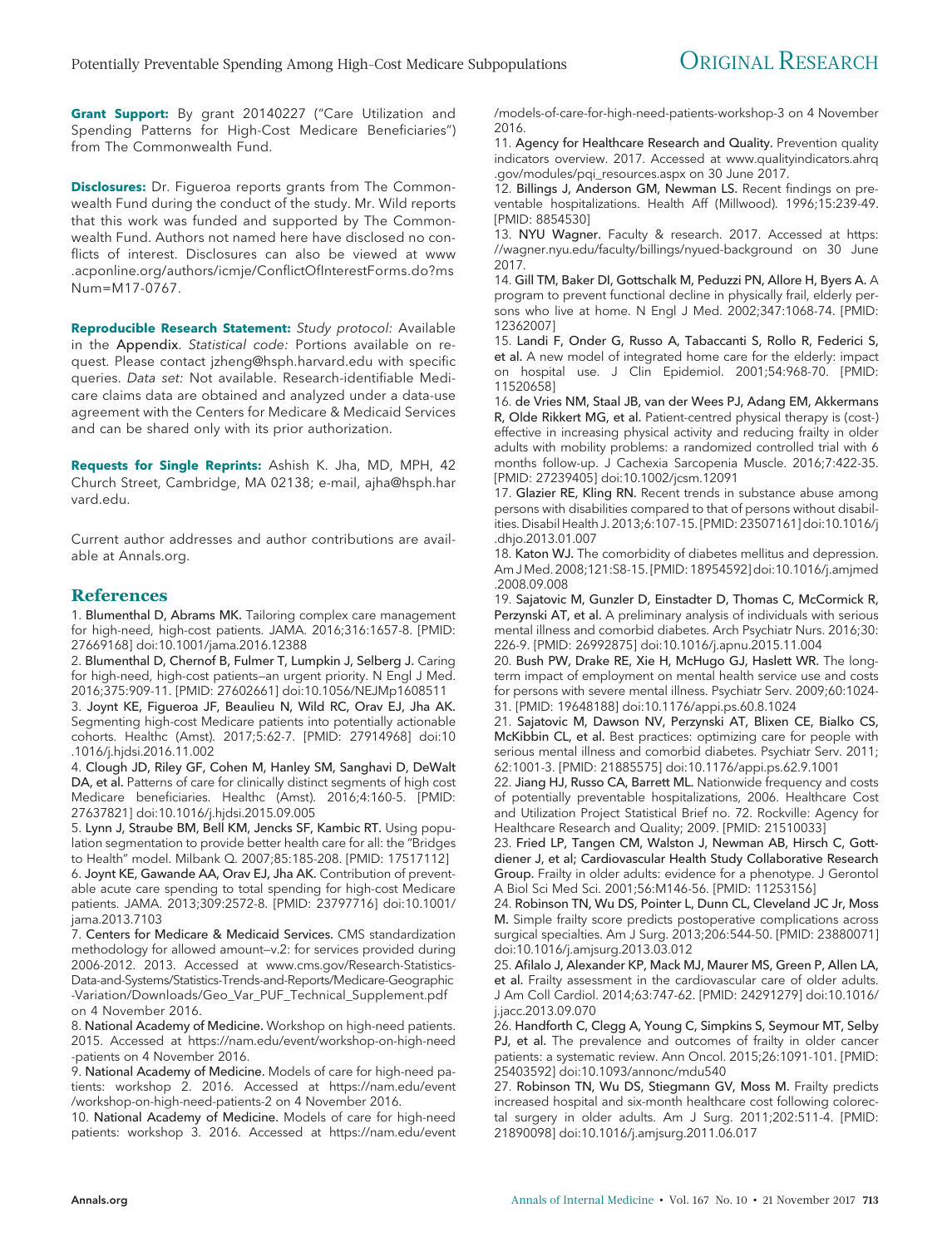**Current Author Addresses:** Drs. Figueroa and Jha: Harvard T.H. Chan School of Public Health, 42 Church Street, Cambridge, MA 02138.

Dr. Joynt Maddox: Washington University School of Medicine, 660 South Euclid Avenue, St. Louis, MO 63110.

Dr. Beaulieu and Mr. Wild: Harvard Medical School, 180 Longwood Avenue, Door A, Boston, MA 02115.

**Author Contributions:** Conception and design: J.F. Figueroa, K.E. Joynt Maddox, N. Beaulieu, A.K. Jha.

Analysis and interpretation of the data: J.F. Figueroa, K.E. Joynt Maddox, N. Beaulieu, R.C. Wild, A.K. Jha.

Drafting of the article: J.F. Figueroa, A.K. Jha.

Critical revision of the article for important intellectual content: J.F. Figueroa, K.E. Joynt Maddox, R.C. Wild, A.K. Jha.

Final approval of the article: J.F. Figueroa, K.E. Joynt Maddox, N. Beaulieu, R.C. Wild, A.K. Jha.

Obtaining of funding: K.E. Joynt Maddox, A.K. Jha.

Administrative, technical, or logistic support: J.F. Figueroa, A.K. Jha.

Collection and assembly of data: J.F. Figueroa, N. Beaulieu, R.C. Wild.

#### **APPENDIX: SEGMENTING MEDICARE PATIENTS INTO SUBPOPULATIONS**

We divided beneficiaries into distinct subpopulations. We based our initial approach to creating these cohorts on the taxonomy proposed by Lynn and colleagues (5), supplementing this starting point with input from clinicians in general medicine, cardiology, general surgery, and emergency medicine, and then obtaining additional expert input as part of a 3-part series of workshops focused on high-need patients convened by the National Academy of Medicine. On the basis of beneficiaries' claims in 2011, we first divided beneficiaries into the following 4 mutually exclusive groups in a waterfall fashion (such that the groups were assigned in hierarchical order and are mutually exclusive): 1) the under-65 Medicare population, which consists of those qualifying for Medicare on the basis of the presence of end-stage renal disease or disability as determined by the Social Security Administration; 2) frail,

defined as aged 65 years or older and having at least 2 conditions on a modified list of 12 specific claimsbased diagnoses potentially indicative of frailty as proposed by Kim and Schneeweiss (28) (gait abnormality, malnutrition, failure to thrive, cachexia, debility, difficulty walking, history of fall, muscle wasting, muscle weakness, decubitus ulcer, senility, or durable medical equipment use); 3) beneficiaries aged 65 years or older with chronic illness, defined as those with 1 or more chronic conditions as defined by a set of clusters of 29 disease categories we created by harmonizing the Centers for Medicare & Medicaid Services Hierarchical Conditions Categories with the Medicare Chronic Conditions Data Warehouse; and 4) relatively healthy beneficiaries, defined as all others (Joynt and colleagues [3]).

Given that the chronic conditions group included 63.1% of the Medicare population, we further subdivided this group into 3 distinct segments based on the specific type and number of chronic conditions. Starting with the list of key chronic disease groups outlined by the Centers for Medicare & Medicaid Services in its measure for unplanned admissions for patients with several chronic conditions, we defined the following 9 conditions as "complex": acute myocardial infarction/ ischemic heart disease, chronic kidney disease, congestive heart failure, dementia, chronic lung disease, psychiatric disease, specified heart arrhythmias, stroke, and diabetes. We defined the remaining 20 conditions as "other noncomplex conditions." The 3 segments were described as major complex chronic illness (2 or more complex conditions or at least 6 noncomplex conditions), minor complex chronic illness (only 1 complex condition and fewer than 6 noncomplex conditions), and simple chronic illness (1 to 5 noncomplex chronic conditions).

#### **Web-Only Reference**

28. Kim DH, Schneeweiss S. Measuring frailty using claims data for pharmacoepidemiologic studies of mortality in older adults: evidence and recommendations. Pharmacoepidemiol Drug Saf. 2014; 23:891-901. [PMID: 24962929] doi:10.1002/pds.3674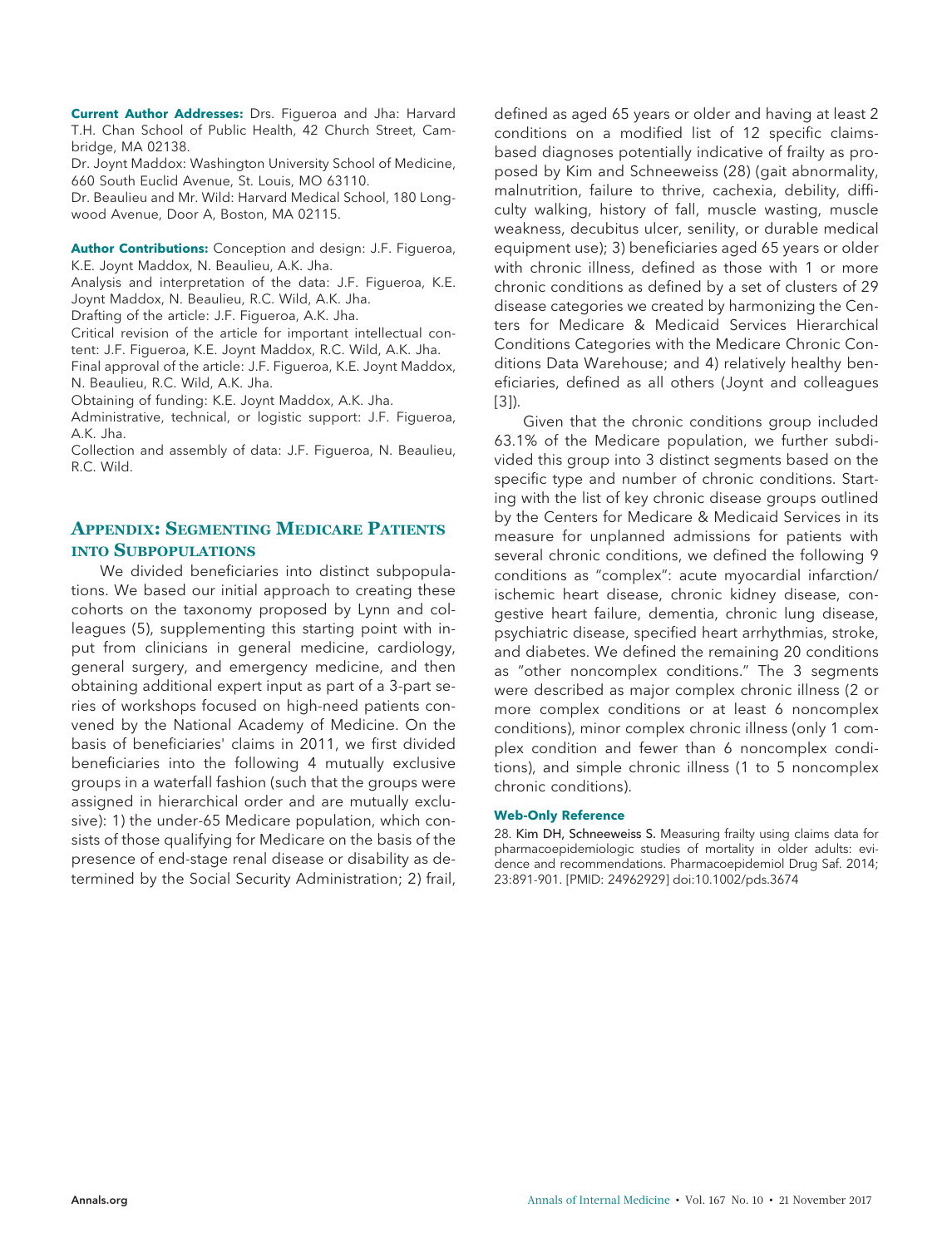#### *Appendix Figure.* Population segments.



Segments were assigned in a waterfall fashion in the order shown, such that the groups are mutually exclusive. First, beneficiaries aged <65 y were assigned to a group (nonelderly disabled). Then, of remaining beneficiaries, those with >2 frailty indicators were assigned to a group (frail elderly). Then, on the basis of the number of chronic conditions present, the remaining beneficiaries were divided into the 4 remaining groups shown.  $ESRD = end-stage renal disease.$ 

| $\mu$                                                                               |                                                                                                                                                                                  |  |  |  |  |  |  |  |
|-------------------------------------------------------------------------------------|----------------------------------------------------------------------------------------------------------------------------------------------------------------------------------|--|--|--|--|--|--|--|
| PQI                                                                                 | <b>ICD-9 Codes Used to Indicate Diagnosis</b>                                                                                                                                    |  |  |  |  |  |  |  |
| PQI 01 Diabetes Short-term Complications                                            | 25010, 25011, 25012, 25013, 25020, 25021, 25022, 25023, 25030, 25031, 25032, 25033                                                                                               |  |  |  |  |  |  |  |
| PQI 02 Perforated Appendix                                                          | 5400, 5401                                                                                                                                                                       |  |  |  |  |  |  |  |
| PQI 03 Diabetes Long-term Complications                                             | 25040, 25041, 25042, 25043, 25050, 25051, 25052, 25053, 25060, 25061, 25062,<br>25063, 25070, 25071, 25072, 25073, 25080, 25081, 25082, 25083, 25090, 25091,<br>25092, 25093     |  |  |  |  |  |  |  |
| PQI 05 Chronic Obstructive Pulmonary Disease or<br>Asthma in Older Adults           | 4910, 4911, 49120, 49121, 4918, 4919, 4920, 4928, 494, 4940, 4941, 496, 4660, 490                                                                                                |  |  |  |  |  |  |  |
| PQI 07 Hypertension                                                                 | 4010, 4019, 40200, 40290, 40300, 40310, 40390, 40400, 40410, 40490                                                                                                               |  |  |  |  |  |  |  |
| PQI 08 Congestive Heart Failure                                                     | 39891, 40201, 40291, 40401, 40403, 40111, 40413, 40491, 40493, 4280, 4281, 42820,<br>42821, 42822, 42823, 42830, 42831, 42832, 42833, 42840, 42841, 42842, 42843,<br>4289, 39891 |  |  |  |  |  |  |  |
| PQI 09 Low Birth Weight (excluded for Medicare)                                     | <b>NA</b>                                                                                                                                                                        |  |  |  |  |  |  |  |
| PQI 10 Dehydration                                                                  | 2765, 27650, 27651, 27652                                                                                                                                                        |  |  |  |  |  |  |  |
| PQI 11 Bacterial Pneumonia                                                          | 481, 4822, 48230, 48231, 48232, 48239, 48241, 48242, 4829, 4830, 48314838, 485, 486                                                                                              |  |  |  |  |  |  |  |
| PQI 12 Urinary Tract Infection                                                      | 59010, 59011, 5902, 5903, 59080, 59081, 5909, 5950, 5959, 5990                                                                                                                   |  |  |  |  |  |  |  |
| PQI 13 Angina Without Procedure                                                     | 4111, 41181, 41189, 4130, 4139                                                                                                                                                   |  |  |  |  |  |  |  |
| PQI 14 Uncontrolled Diabetes                                                        | 25002, 25003                                                                                                                                                                     |  |  |  |  |  |  |  |
| PQI 15 Asthma in Younger Adults                                                     | 49300, 49301, 49302, 49310, 49311, 49312, 49320, 49321, 49322, 49381, 49382,<br>49390, 49391, 49392                                                                              |  |  |  |  |  |  |  |
| PQI 16 Lower-Extremity Amputation Among<br>Patients With Diabetes (procedure codes) | 8410, 8411, 8412, 8413, 8414, 8415, 8416, 8417, 8418, 8419                                                                                                                       |  |  |  |  |  |  |  |

*Appendix Table 1.* Agency for Healthcare Research and Quality PQIs

ICD-9 = International Classification of Diseases, Ninth Revision; NA = not available; PQI = prevention quality indicator.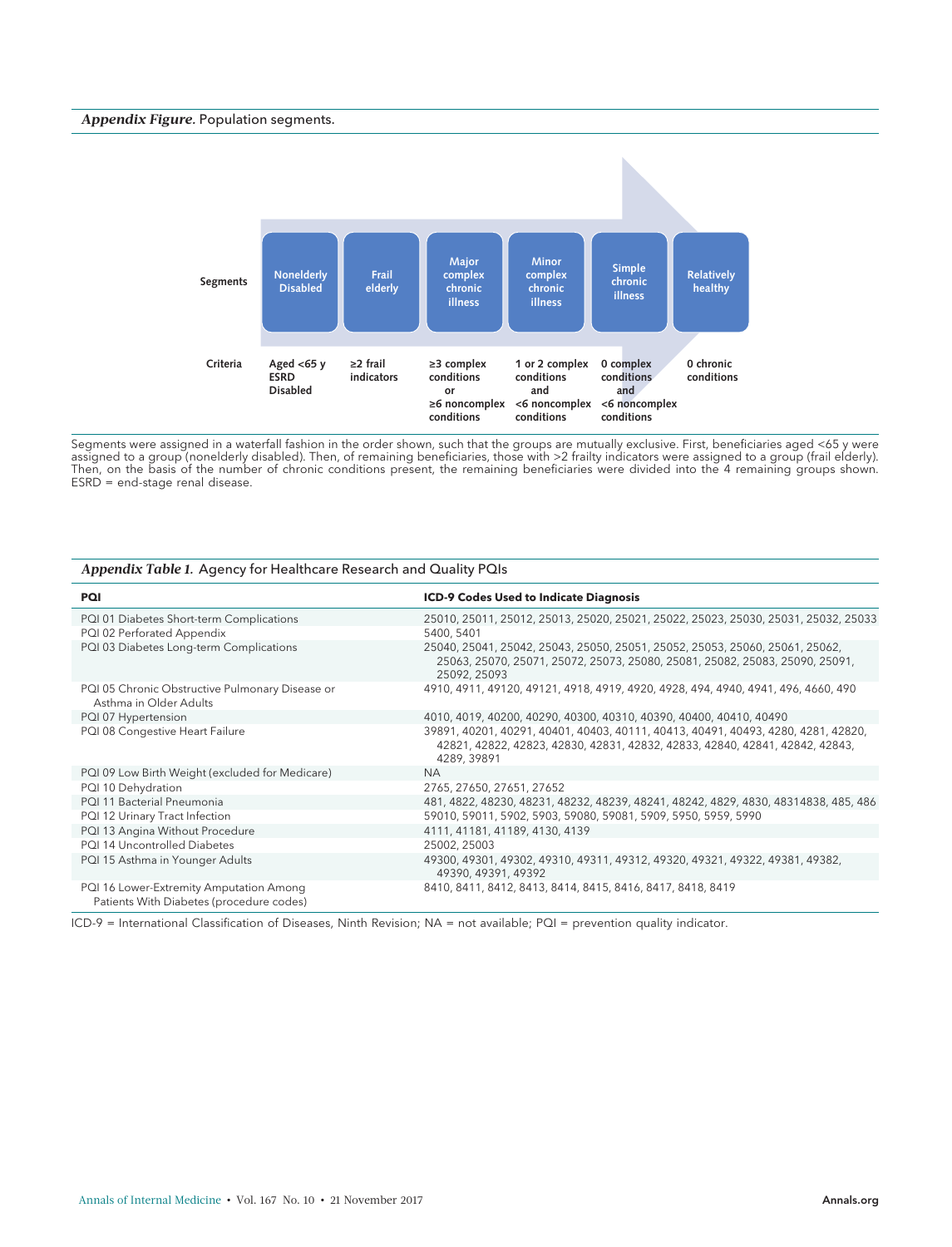| Appendix Table 2. Patient Characteristics of the 6 Medicare Subpopulations |  |  |  |  |  |
|----------------------------------------------------------------------------|--|--|--|--|--|
|----------------------------------------------------------------------------|--|--|--|--|--|

| <b>Characteristic</b>        | <b>Nonelderly</b><br><b>Disabled</b><br>$(n = 1093542)$<br>[17.9%] | <b>Frail Elderly</b><br>$(n = 522960)$<br>$[8.6\%]$ | <b>Major Complex</b><br>Chronic<br>$(n = 1102200)$<br>$[18.0\%]$ | <b>Minor Complex</b><br>Chronic<br>$(n = 1697784)$<br>[27.8%] | <b>Simple Chronic</b><br>$(n = 1101447)$<br>$[18.0\%]$ | <b>Relatively Healthy</b><br>$(n = 594517)$<br>[9.7%] |
|------------------------------|--------------------------------------------------------------------|-----------------------------------------------------|------------------------------------------------------------------|---------------------------------------------------------------|--------------------------------------------------------|-------------------------------------------------------|
| Designated as high-cost, %   | 14.3                                                               | 46.2                                                | 11.1                                                             | 3.7                                                           | 2.0                                                    | 1.1                                                   |
| Median age, y                | 53                                                                 | 81                                                  | 77                                                               | 74                                                            | 73                                                     | 69                                                    |
| Female, %                    | 47.7                                                               | 66.6                                                | 55.3                                                             | 56.4                                                          | 61.7                                                   | 45.4                                                  |
| Race, %                      |                                                                    |                                                     |                                                                  |                                                               |                                                        |                                                       |
| White                        | 67.6                                                               | 82.5                                                | 83.1                                                             | 83.6                                                          | 86.4                                                   | 77.2                                                  |
| <b>Black</b>                 | 19.8                                                               | 9.3                                                 | 7.8                                                              | 7.4                                                           | 6.0                                                    | 8.8                                                   |
| Hispanic                     | 8.7                                                                | 5.3                                                 | 5.7                                                              | 5.0                                                           | 3.8                                                    | 8.5                                                   |
| Other                        | 3.9                                                                | 3.0                                                 | 3.4                                                              | 7.1                                                           | 3.8                                                    | 5.6                                                   |
| Dually eligible, %           | 53.7                                                               | 24.7                                                | 17.2                                                             | 11.6                                                          | 7.0                                                    | 8.6                                                   |
| Mental health diagnosis, %   | 23.2                                                               | 10.3                                                | 7.3                                                              | 3.6                                                           | 0.0                                                    | 0.0                                                   |
| Alcohol/substance use, %     | 6.3                                                                | 2.4                                                 | 2.0                                                              | 0.5                                                           | 0.3                                                    | 0.0                                                   |
| Median chronic conditions, n | $\overline{4}$                                                     | $\overline{7}$                                      | 8                                                                | 5                                                             | 3                                                      | $\mathbf{0}$                                          |

*Appendix Table 3.* Mean Overall Potentially Preventable Spending, by Category, in 6 Medicare Subpopulations\*

| <b>Preventable Costs</b>                             | <b>Nonelderly</b><br><b>Disabled</b> | Frail<br><b>Elderly</b> | <b>Major Complex</b><br>Chronic | <b>Minor Complex</b><br>Chronic | Simple<br>Chronic | <b>Relatively</b><br>Healthy |
|------------------------------------------------------|--------------------------------------|-------------------------|---------------------------------|---------------------------------|-------------------|------------------------------|
| Mean preventable spending                            | 839                                  | 3836                    | 808                             | 265                             | 105               | 100                          |
| Total cost within population, %                      | 5.1                                  | 9.3                     | 5.5                             | 3.4                             | 2.0               | 2.3                          |
| Total inpatient costs (per beneficiary) <sup>+</sup> | 378                                  | 1708                    | 408                             | 116                             | 35                | 46                           |
| Acute hospital                                       | 339                                  | 1487                    | 397                             | 113                             | 34                | 44                           |
| Long-term care hospital                              | 26                                   | 104                     | 6                               |                                 | $\Omega$          |                              |
| Inpatient rehabilitation facility                    | 10                                   | 101                     | $\overline{4}$                  |                                 |                   |                              |
| Preventable ED visits <sup>±</sup>                   | 245                                  | 287                     | 165                             | 87                              | 51                | 33                           |
| Total outpatient costs (per beneficiary)             | 39                                   | 103                     | 35                              | $\circ$                         |                   |                              |
| Physician services and tests§                        | 102                                  | 496                     | 114                             | 30                              | 10                | 11                           |
| Home health                                          | 19                                   | 187                     | 35                              |                                 | $\sim$            |                              |
| Skilled-nursing facility                             | 42                                   | 998                     | 49                              | 12                              |                   |                              |
| Hospice                                              |                                      | 26                      | 5                               |                                 | $\Omega$          |                              |
| Durable medical equipment                            | 18                                   | 30                      | 9                               |                                 |                   |                              |

ED = emergency department.

\* Data are based on Medicare administrative claims data from 2012. Values are U.S. dollars unless otherwise indicated.

† Includes ED costs.

‡ Costs as defined by the Billings algorithm.

§ Includes costs from physician evaluation and management, laboratory studies, and tests.